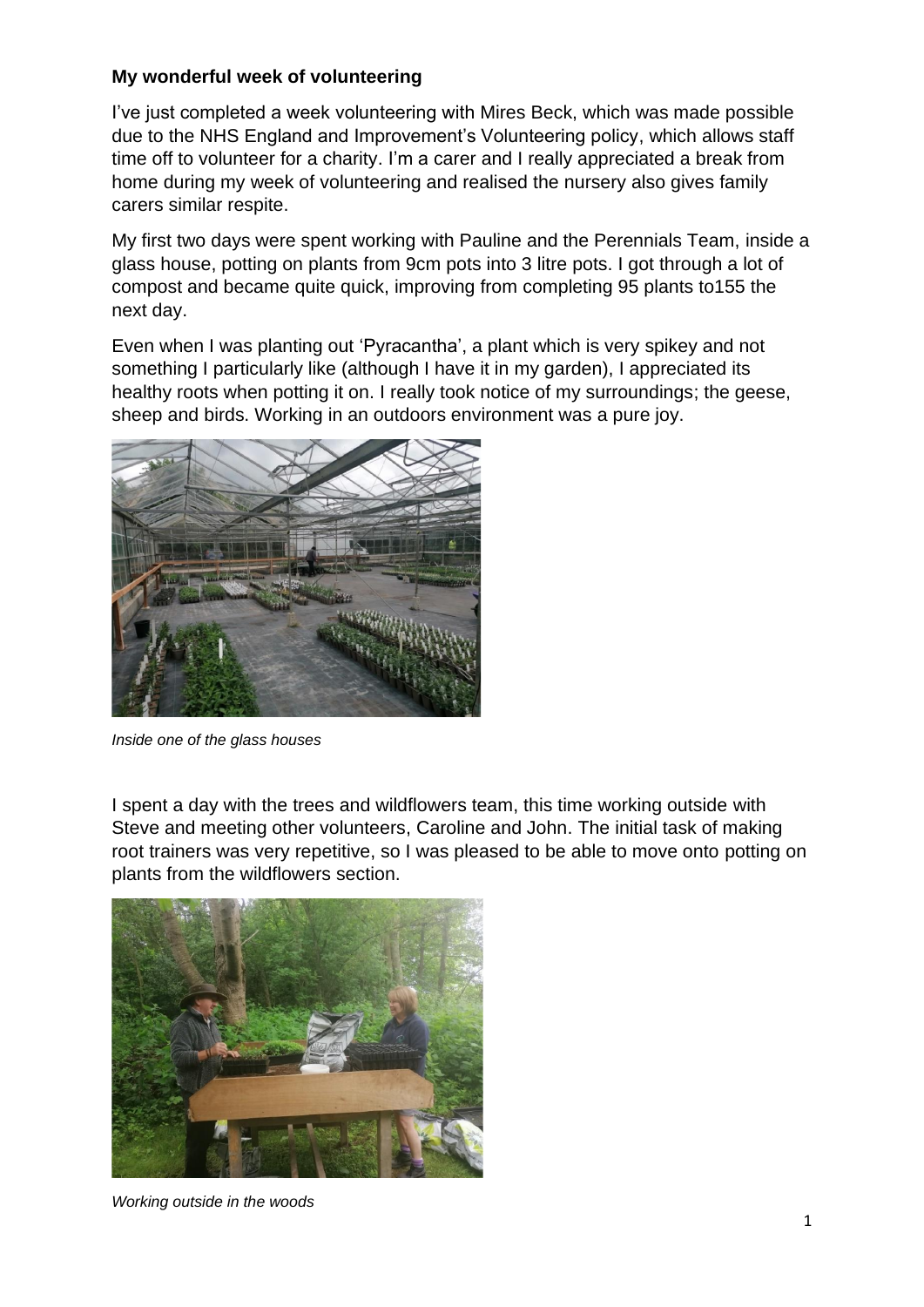Working outdoors, in a physically-demanding role, is the complete opposite of my normal desk-based job at NHS England and Improvement, where I work as part of a national public participation team.

I clocked up 20,000 steps daily and at the end of each day I felt exhausted, but in a positive way. I felt my volunteering was extremely worthwhile and it gave me a good insight into how important it is to have adequately resourced day service facilities as well as employment support, for vulnerable adults.



*The woodland walk*

My week ended working with Lizzie in the potting shed with Catherine and Howard, making each plant look its best, cutting off dead leaves and weeding the compost.



*Plant orders ready for collection*

I had a wonderful week. I have a much better understanding of the support given to families and adults with learning difficulties and the contribution of green therapy.